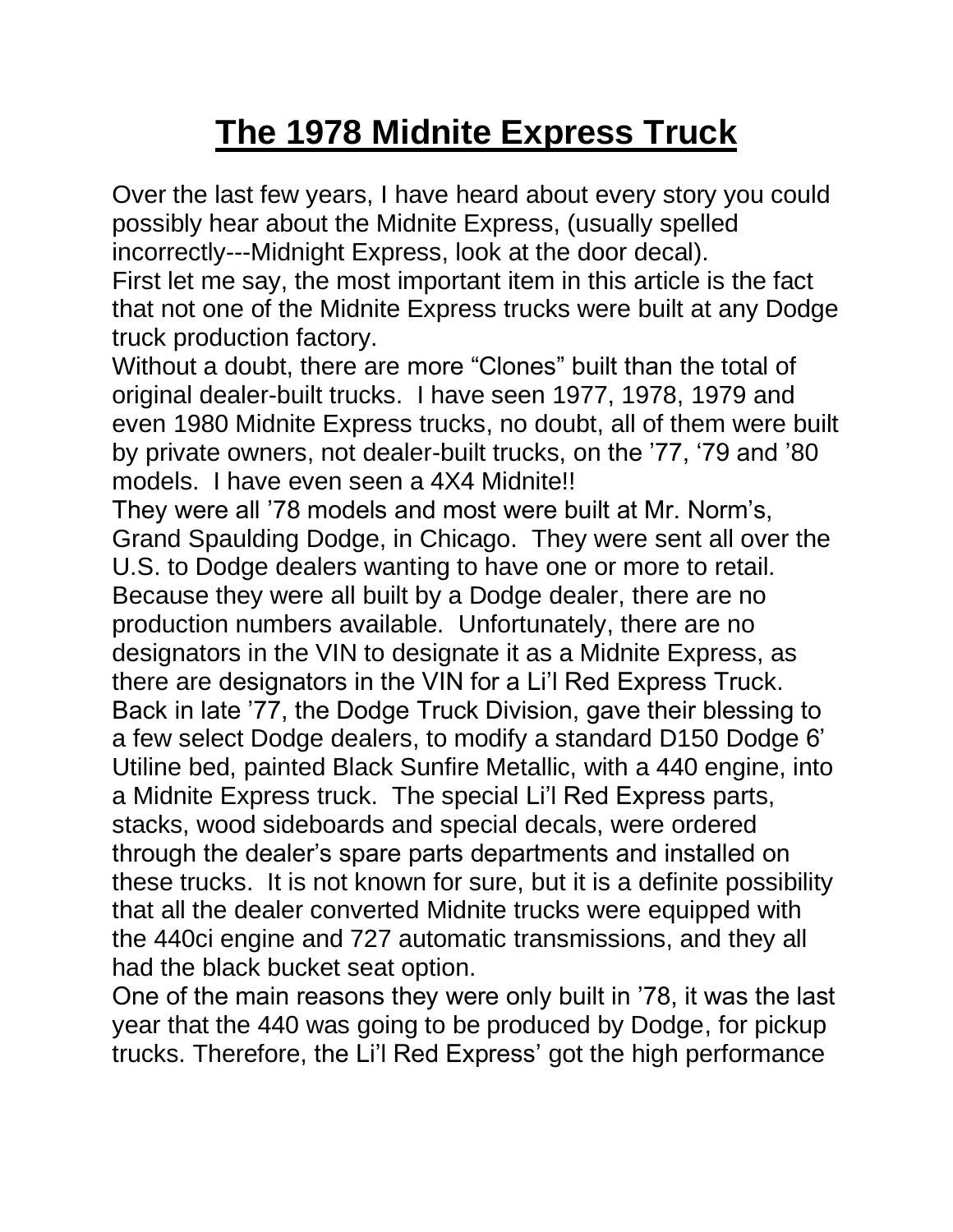360, because the standard 360, (5.9) was an engine that was going to continue to be produced in future production trucks. The only article I have ever read about the Midnite Express truck was published in the September 1996 issue of Mopar Collector's Guide. Pics below are from that issue of the magazine. Notice, this truck has '79 taillights and no bed side marker lights and has the 1977 Warlock backup lights below the tailgate. So, even this is supposedly a "Real" Midnite truck, it is not what the actual '78 Midnite Express trucks were supposed to be equipped like. A '78 Dodge truck had the side marker lights on the bed side and backup lights in the top of each taillight.

There is no information about the actual production numbers, because there was a fire at Grand Spalding Dodge and all the records were supposedly destroyed. So, it will never be known how many of these trucks were converted to the Midnite Express truck, even if Grand Spalding Dodge had kept track of the exact number of trucks built, nobody will ever know for sure. Everybody wants something special, and this fact has caused the myth of the Midnite Express to linger on.

However, the extra weight of the 440 big blocks, rendered the truck to not being much, or any faster than the high performance 360 police engine small block, used in the Li'l Red Express. Everyone knows, weight slows you down, so in essence, they really were not anything that special, and not built at a Dodge factory. The standard 440-truck engine did have more horsepower and torque, than the standard 360, but the extra weight of the big block off set any great speed difference, between it and the light weight, small block Modified Special Police 360 used in the Li'l Red.

The Midnite is in the same category as the Yenko and Motion Performance Camaro. They we're all just dealer converted vehicles. That does not mean they are not special, but without any paperwork from Grand Spalding Dodge or any other Dodge dealer, you have no way to prove it is not a homebuilt clone.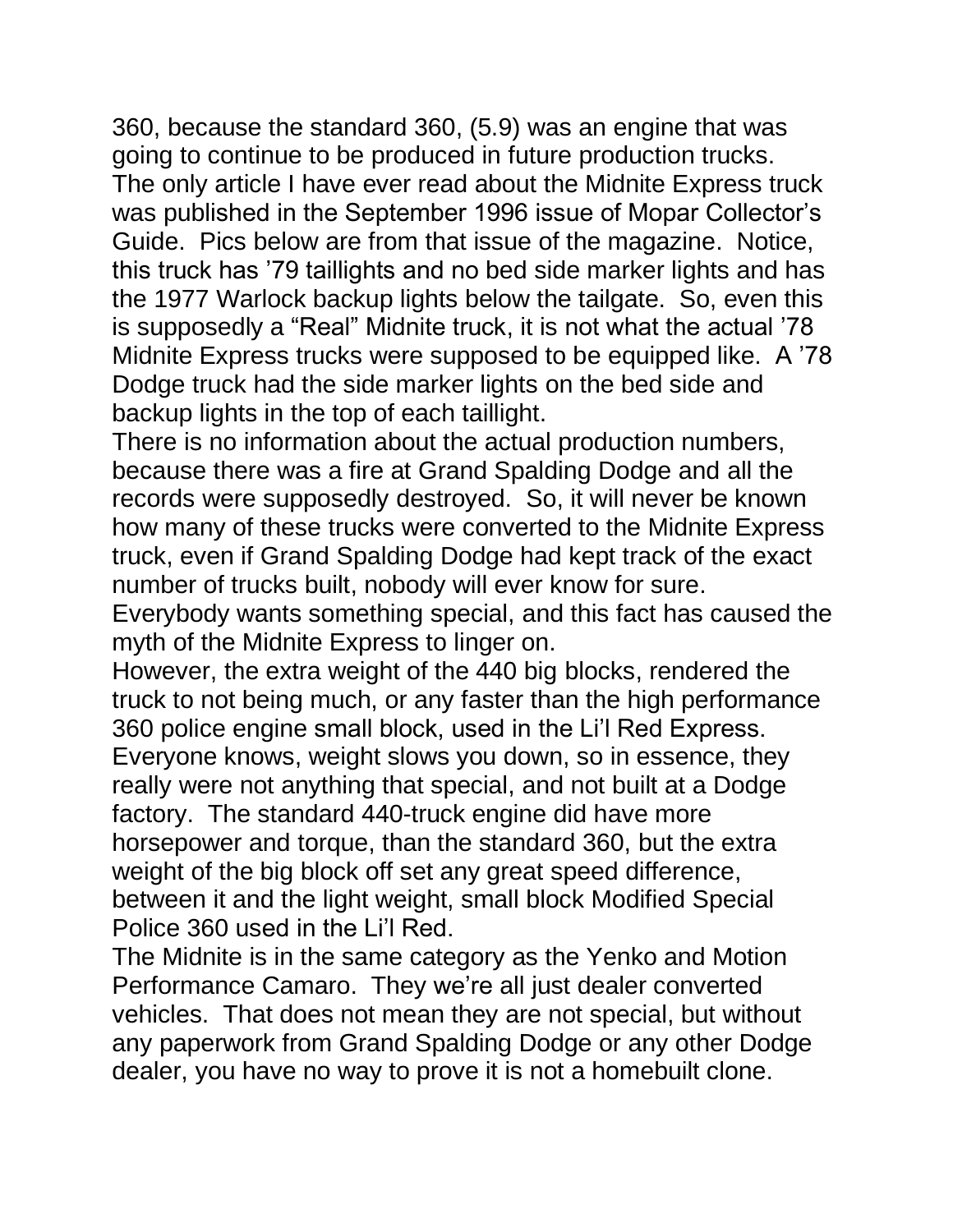Of course, if you have a '77, '79 or '80 Midnite, it is a clone, without a doubt.

Hopefully, this clears up some of the myths about these trucks.

## *John C. Roberts (Li'l Red Dad) Co-Founder, President & Senior Judge, NALRETO (National Association of Li'l Red Express Truck Owners)*